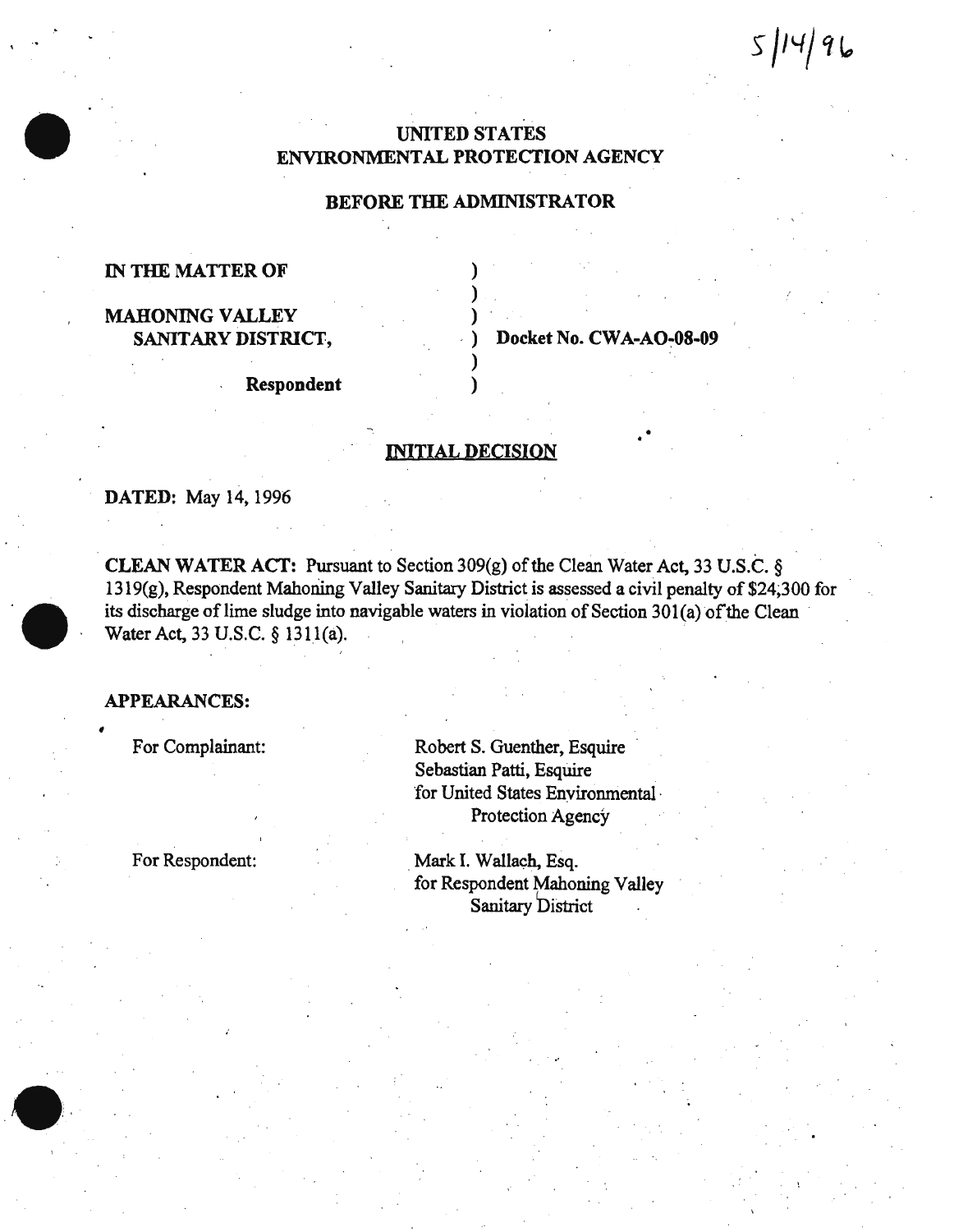### **I. PROCEDURAL HISTORY**

On June 8, 1990, Region V of the United States Environmental Protection Agency (Complainant), filed an Administrative Complaint alleging that Mahoning Valley Sanitary District (Respondent) violated Section 301(a) of the Clean Water Act (CWA or the Act), 33 U.S.C. § 13ll(a), by discharging lime sludge into Meander Creek, a navigable water of the United States, without a National Pollution Discharge Elimination System (NPDES) permit. The Complaint alleged twenty-seven such violations of the Act and sought a penalty of  $$125,000$ .

Respondent filed its Answer on October 5, 1990, admitting most of the factual and legal allegations of the Complaint. However, the Answer, pp. 3, 4, claimed  $(1)$  that Respondent had derived negligible economic benefits from the violations, (2) that the gravity of the offenses was minor and (3) that Respondent was unable to pay a substantial penalty in connection with the alleged violations.

On September 23, 1991, following the filing of prehearing exchanges, Complainant filed a Motion for Accelerated Decision on the issue of liability and asked that the matter be set for hearing on the issue of penalty. Respondent did not oppose Complainant's motion. On December 22, 1993, the Presiding Judge issued an Order Granting Motion for Accelerated Decision on Liability and Setting Evidentiary Hearing Date, entering judgment in favor of Complainant on the issue of liability for the violations set out in the Complaint.

On March.14 and 15, 1994, the proceeding went to evidentiary hearing on the issue of the appropriate penalty for Respondent's violations, during which the decisional record was established. During the hearing, Complainant and Respondent each presented two witnesses~ Of Complainant's exhibits, 11 were introduced into evidence; of Respondent's exhibits, 6 were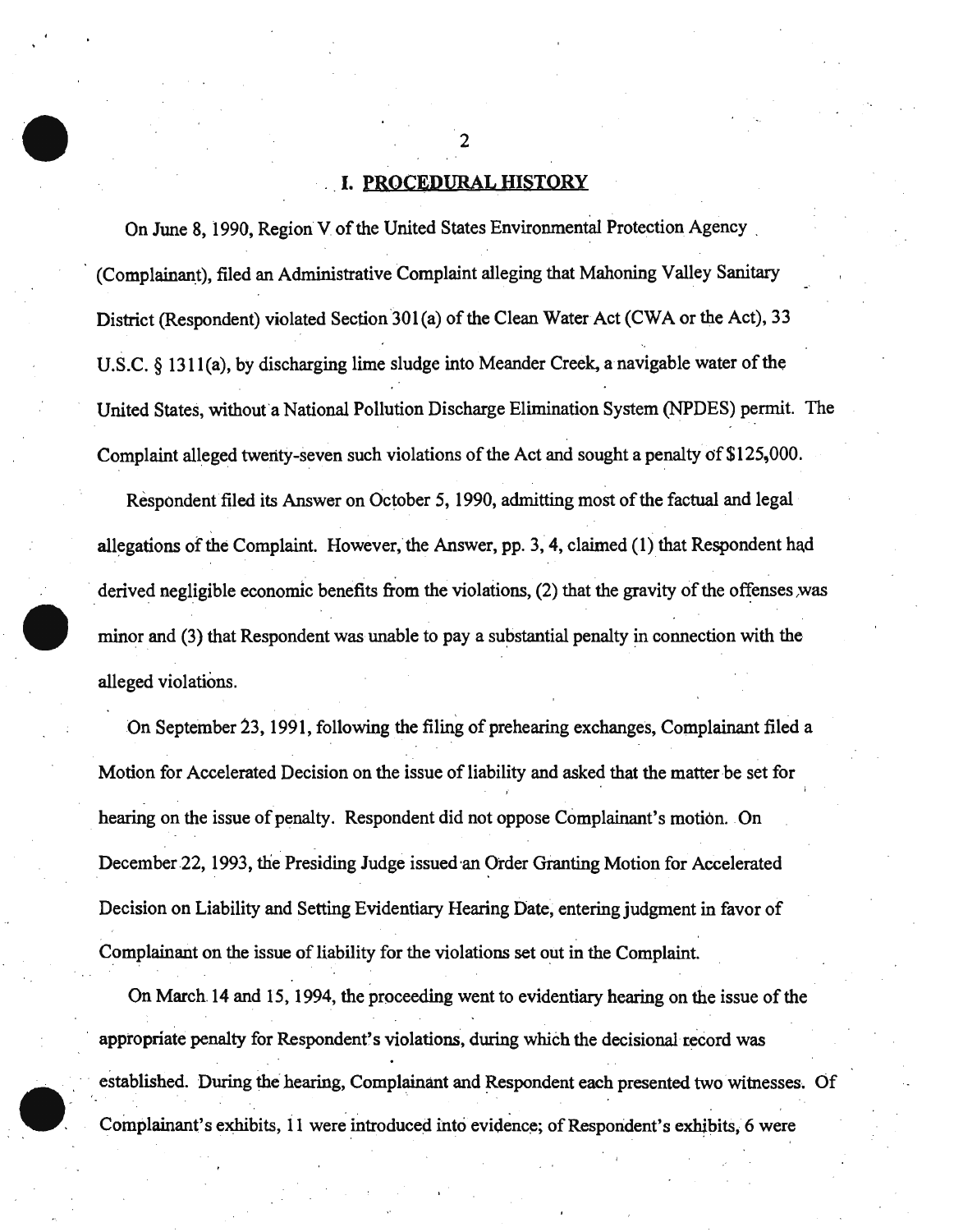introduced into evidence. The transcript of the hearing is contained in one volume totaling 311 pages. 1 Following the hearing, the parties filed both Initial Briefs and Reply Briefs.

This initial decision will consist of an analysis of the issues relating to the appropriate amount of penalty to be assessed in this cause, including discussion as necessary of the positions taken by the parties on these issues, and an order setting the penalty in this proceeding. Any argument in the parties' briefs not addressed specifically herein is rejected as either unsupported by the evidence or as not sufficiently persuasive to warrant comment. Any proposed finding or conclusion accompanying the briefs not incorporated directly or inferentially into the decision, is rejected as unsupported in law or fact, or as unnecessary for rendering this decision.

### II. DETERMINATION OF PENALTY

Section  $309(g)(3)$  of the Act requires the Administrator to consider the following when assessing a penalty:

[T]he nature, circumstances, extent and gravity of the violation, or violations, and, with respect to the violator, ability to pay, any prior history of such violations, the degree of culpabilitY, economic benefit or savings (if any) resulting from the violation, and such other matters as justice may require.

In assessing a civil penalty, Complainant urges that the maximum statutory penalty for each \ .

<sup>&</sup>lt;sup>1</sup>The Complainant at hearing presented nine stipulated exhibits, which were numbered 1 through 9 and were admitted into evidence (Tr. 13). However, in its prehearing exchange Complainant had numbered exhibits differently from the stipulated exhibits. One of the prehearing exhibits, Ex.  $C_5$ , was the original penalty calculation and after substantial examination on that document, it also was admitted into evidence (Tr. 255). In view of this overlap, for clarity, the stipulated exhibits will be cited as Stip. Ex. C-J, etc. The other exhibits will be cited as "Ex.", with "C" and the appropriate number for Complainant's exhibits (e.g., Ex. C-6) and with "R" and the number for Respondent's exhibits (e.g., Ex. R-1). The transcript will be cited as "Tr." followed by the page number (e.g., Tr. 100). The briefs will be cited as Comp. Init. Br., Comp. Reply Br., Resp. Init. Br. and Resp. Reply Br. with appropriate page numbers.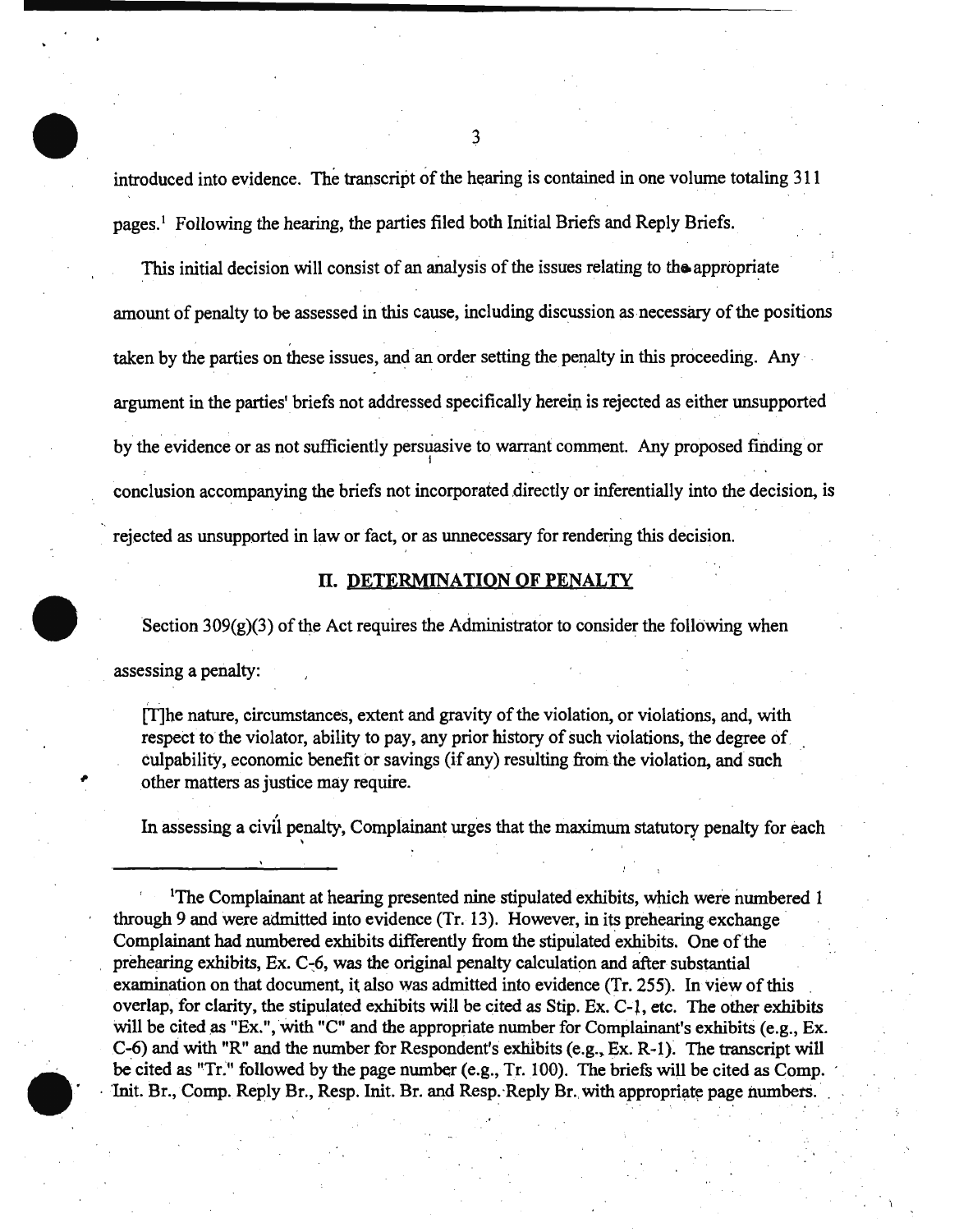violation should be the starting point and then the statutory adjustment factors should be applied (Comp. Init. Br., p. 27). In this regard, Complainant relies on Atlantic States Legal Foundation. Inc. v. Tyson Foods,  $897$  F.2d 1128, 1142 (11th Cir. 1990), where the Federal court set out this procedure in ruling on determination of a penalty under Section 309(d) of the CWA, the judicial companion to Section 309(g).

While the procedure of starting with the statutory maximum and then applying the adjustment factors may be followed in Federal courts, this methodology is not necessarily applicable in administrative proceedings. The EPA Environmental Appeals Board, in In re: Port of Oakland and Great Lakes Dredge & Dock Co., MPRSA Appeal No. 91-1, pp. 34, 35 (EAB, August 5, 1992), ruled that the maximum penalty is not the starting point if this penalty clashes with the penalty calculation under the applicable penalty policy. However, under the CWA, there 'is no EPA policy for assessing penalties in administrative proceedings, although there is a penalty policy for settlement purposes, Addendum to Clean Water Civil Penalty Policy for Administrative Penalties, dated August 28, 1987. In In re: Puerto Rico Urban Renewal & , Housing Corp., Docket No. CWA-II-89-249, Initial Decision issued June 29, 1993, p. 19, the . . presiding judge pointed out that the method of calculating penalties in the CWA settlement penalty policy is at odds with starting at the statutory maximum and that the rationale of Port of Oakland case should apply. Following the reasoning of Puerto Rico Urban Renewal, it is determined that the procedure of starting with the statutory maximum penalty should not be followed in this case.

With this background, the aforementioned factors governing penalty assessment set out in Section  $309(g)(3)$  of the Act can now be applied to the violations committed by Respondent.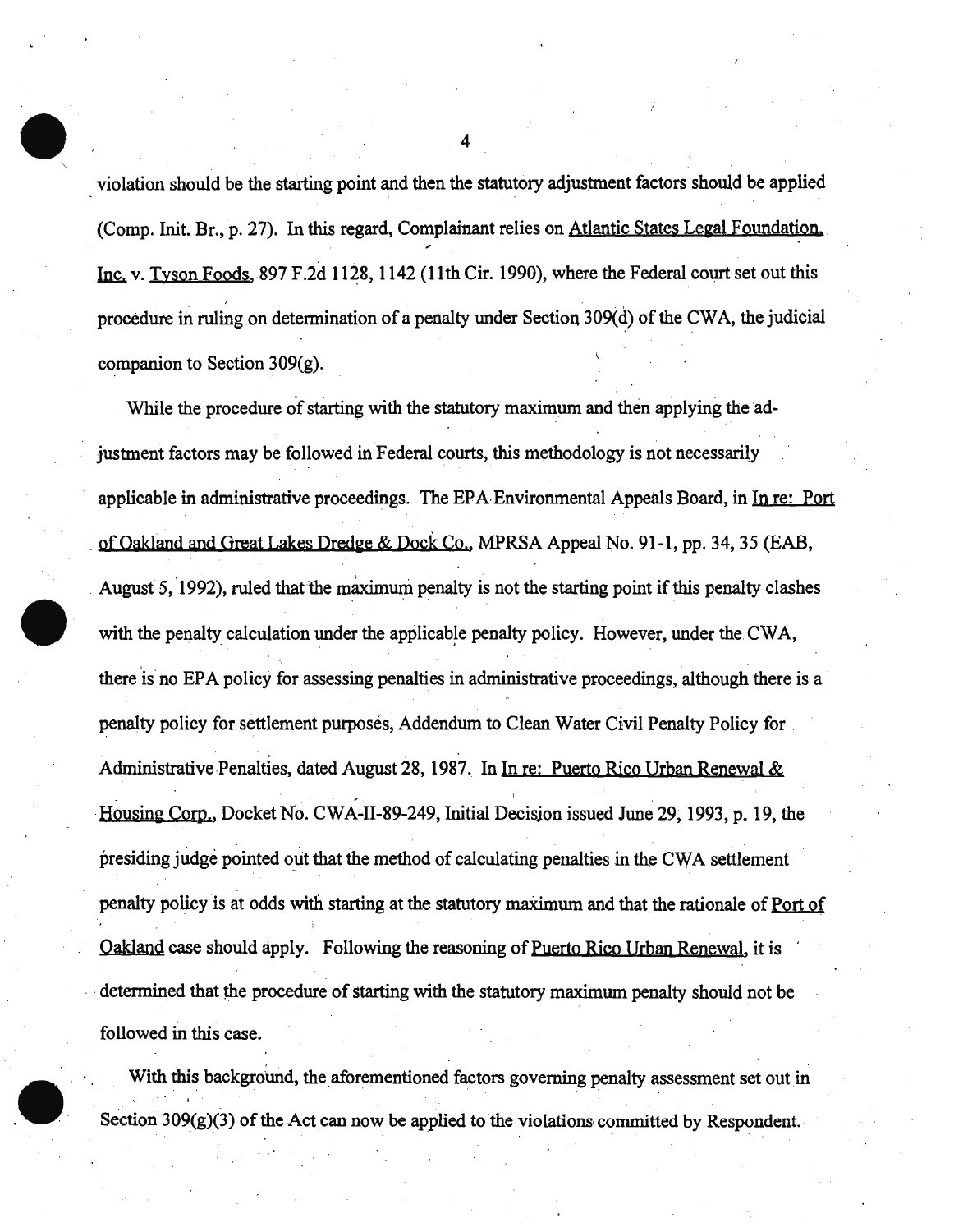#### A. Nature, Circumstances, Extent and Gravity of the Violations

#### 1. Number of Days of Violation

With regard to the statutory factor evaluating the nature, circumstances, extent and gravity of the violations (hereinafter for simplicity the "gravity factor"), it is reasonable to begin by considering the number of days during which the violations took place. Section  $309(g)(2)(B)$  of the CW A provides that the civil penalty herein may not exceed \$10,000 per day for each day during which the 'violation continues, and limits the maximum amount of penalty to \$125,000. The Complaint in paragraph numbered 11 on page 4 avers that the Respondent's discharges constitute 27 violations. However, Complainant now contends that 51 days of violation have been established (Comp. Init. Br., pp.5, 6). Respondent on the other hand suggests that there were only 7 occasions of violation, and argues that the Complainant arbitrarily selected the number of violations and manipulated the penalty amount to suit its purposes (Resp. Init. Br., pp. 6, 7; Resp. Reply Br. pp. 12, 13).

The evidence on the number of days of violation is somewhat confusing. Complainant bases its position that there were 51 days of violation on a Declaration of Mr. Sudhir Desai, an . environmental engineer from EPA's Region V. The Desai Declaration was an attachment to the Complainant's Motion for Accelerated Decision and was admitted into evidence (Stip. Ex. C-2). The Declaration indicates that the periods of discharge were determined by a review by Mr. Desai of a response made by the Respondent to an EPA request for information made pursuant to Section 308 of the CWA. The Respondent's Section 308 response also was entered into evidence (Stip. Ex. C-6). The Desai declaration lists: 1) 3 days of violation in two incidents during 1983 through 1988 involving discharges because of a mechanical scraping breakdown; 2) 8 days of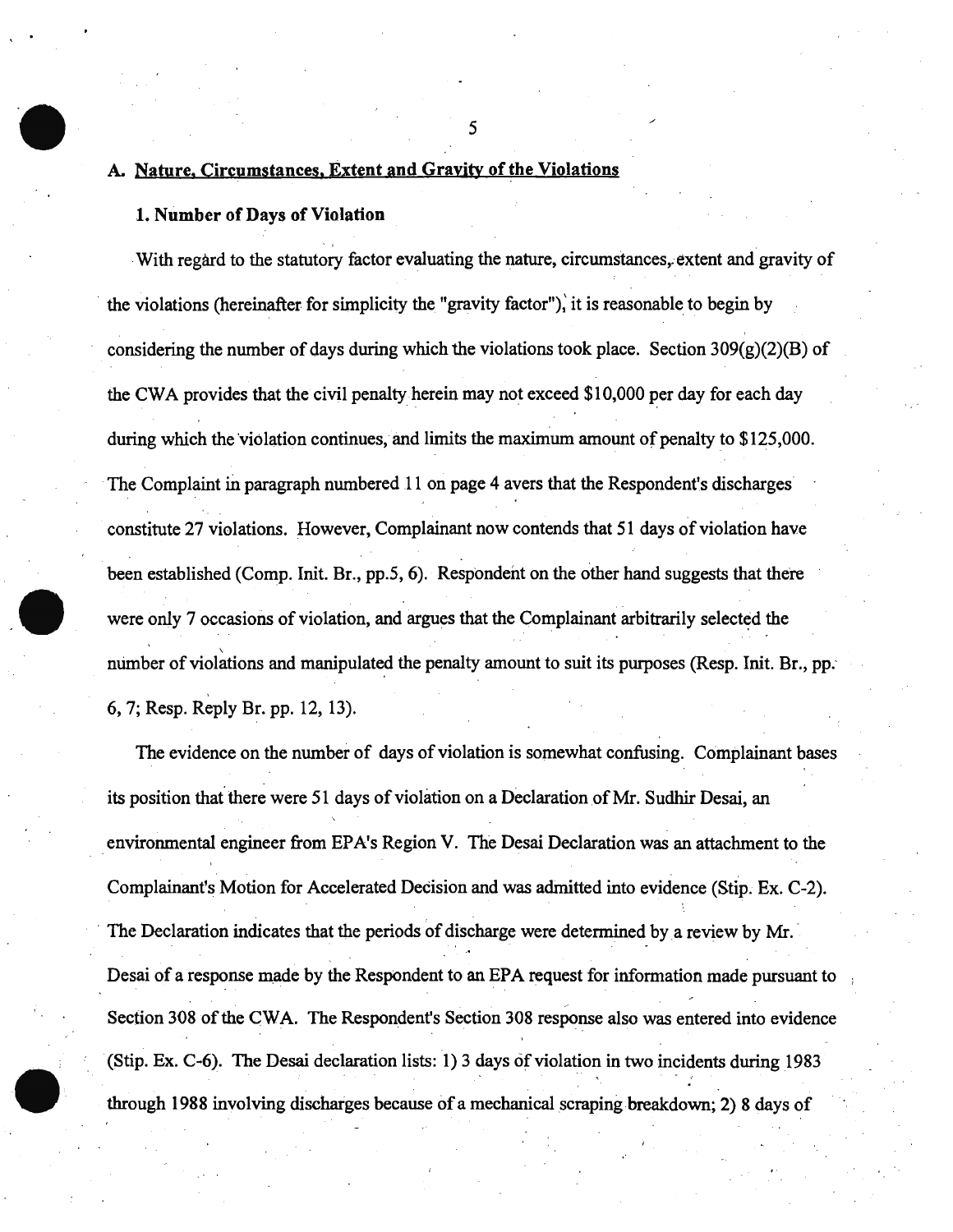violation during 1987 and 1988 involving discharges to facilitate sludge pump maintenance; and 3) 45 days of violation for discharges in April of 1986, 1987 and 1988 involving drainage of the screen well, the raw water well, 4 mixing basins, 6 clarifiers and miscellaneous flumes. This would total 56 days of violation and is inconsistent with the 51 days cited in Complainant's post hearing brief (Comp. Init. Br., pp. 5, 6). Perhaps this discrepancy relates to the fact that some of the discharges described in the Desai Declaration occurred as early as 1983, which predates February 1986, the date set out in the Complainant at paragraph numbered 9 on page 4, as the onset of the violations. The discrepancy was not, however, explained on the record.

More troubling, though, is that an analysis of the Respondent's Section 308 response (Stip. Ex. C-6), does not provide support for the number of days of violation listed in the Desai Declaration. The Respondent's Section 308 response does not specify how many days were involved in the mechanical scraping breakdown discharges, in the sludge pump maintenance discharges or in the April draining processes. Mr. Desai did not testify and, therefore, it is unknown whether he has the technical expertise to calculate days of discharge from the Section 308 information supplied, nor is there any way of knowing what methodology Mr. Desai used to determine the number of days of violation. In light of this, it is not warranted to rely on the nuniber of days of violation set out in the Desai Declaration.

Nor is the Respondent helpful in suggesting only seven violations occurred (Resp. Init. Br., pp. 6, 7). This was based on an evaluation of the Desai Declaration and considers the three incidents of discharge described therein to be occasions. However, the three incidents clearly involved a certain number of days of discharge and that is the criteria that must be used to establish the number of violations.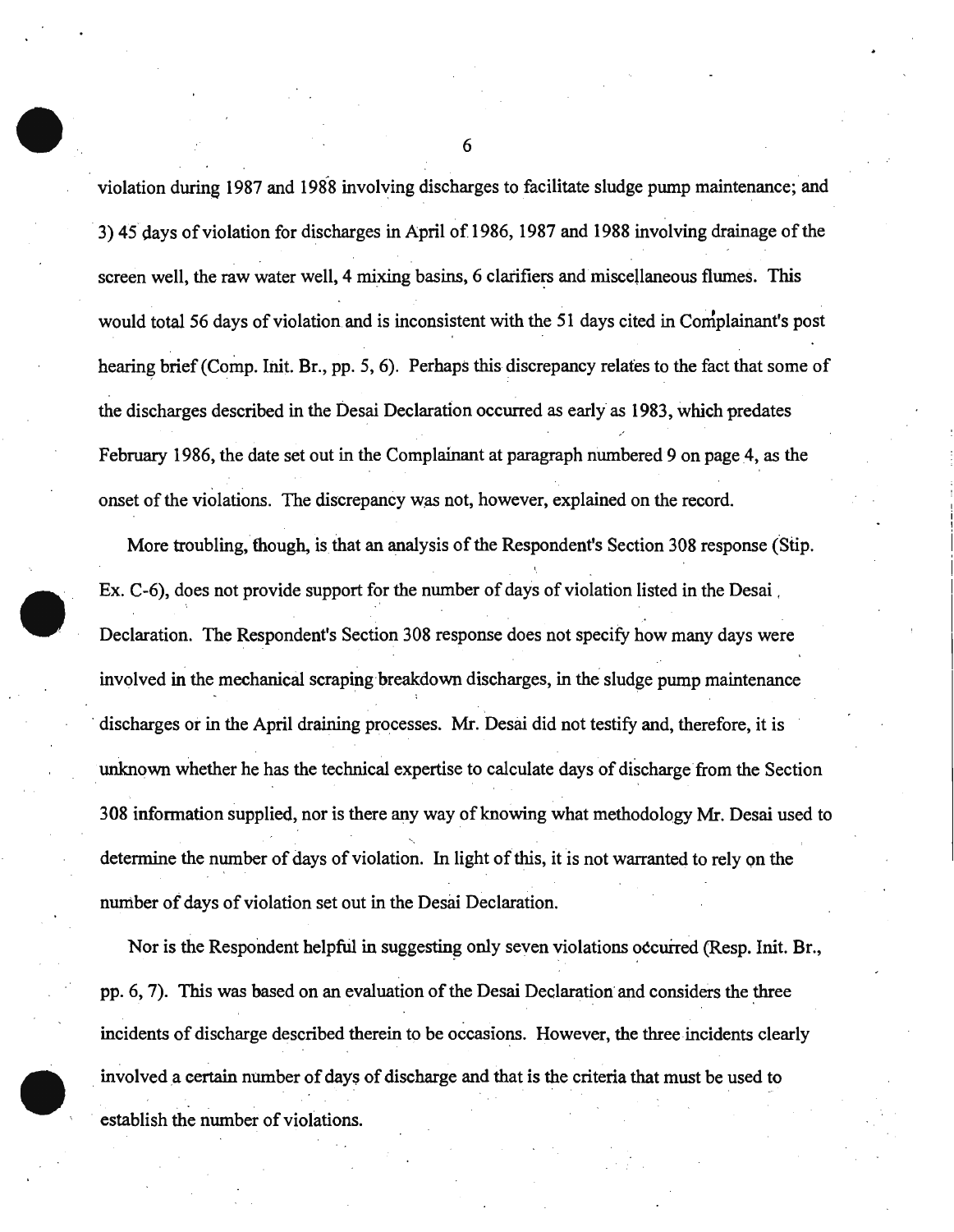However, to resolve this issue, it is helpful to turn to the December 22, 1993 Order Granting I Motion for Accelerated Decision on Liability, p. 2, where judgment was entered in favor of Complainant on the issue of liability for the violations set out in the Complaint.<sup>2</sup> As noted  $\mathbf{v} = \mathbf{v} \times \mathbf{v}$ above. the Complaint in paragraph numbered 11 on page 4 set out that the Respondent's discharges constituted 27 violations. This would appear to be a more accurate number and, indeed, has record support. In paragraph 10a of the Respondent's Section 308 response, it is indicated that the clarifiers would be down 1.5 days in connection with being drained once a year for maintenance (Stip. Ex. C-6, p. 3). This drainage of clarifiers clearly relates to the annual April maintenance drainage described in paragraph numbered 3 of the Section 308 response (id. at 1), and it seems reasonable to conclude that the other drainage set out in that paragraph (wells, mixing basins and flumes) could also be accomplished in the 1.5 day shutdown period. Therefore, since 6 clarifiers are involved (id.), this would translate into 9 days<sup>3</sup> of discharge (1.5) days  $x$  6 clarifiers) for the annual maintenance. And, since the relevant time frame for the violations begins in 1986, and the April maintenance drainage stopped after 1988, three years of violation are involved (1986, 1987 and 1988), resulting in 27 days of violation (9 days per year x 3). As a result, it is hereby determined that the Respondent is liable for 27 days of violation of

<sup>2</sup>While this Order at page 2 did adopt and incorporate by reference the details of the violations set out in the Complainant's Motion for Accelerated Decision (inadvertently referred to as a Motion to Dismiss) and the memorandum in support thereof, the analysis herein of the Desai DeClaration in relation to the material it was based on, leads to the conclusion that the Desai declaration should not be relied on to establish the number of days of violation.

<sup>3</sup>It can be argued that each half day should be considered a separate day of violation rather than combining the half days to make one day of violation, as is being done in this calculation. However, since much more lime sludge is discharged in a full day than in a half day, it is warranted to combine the half days as one day of violation.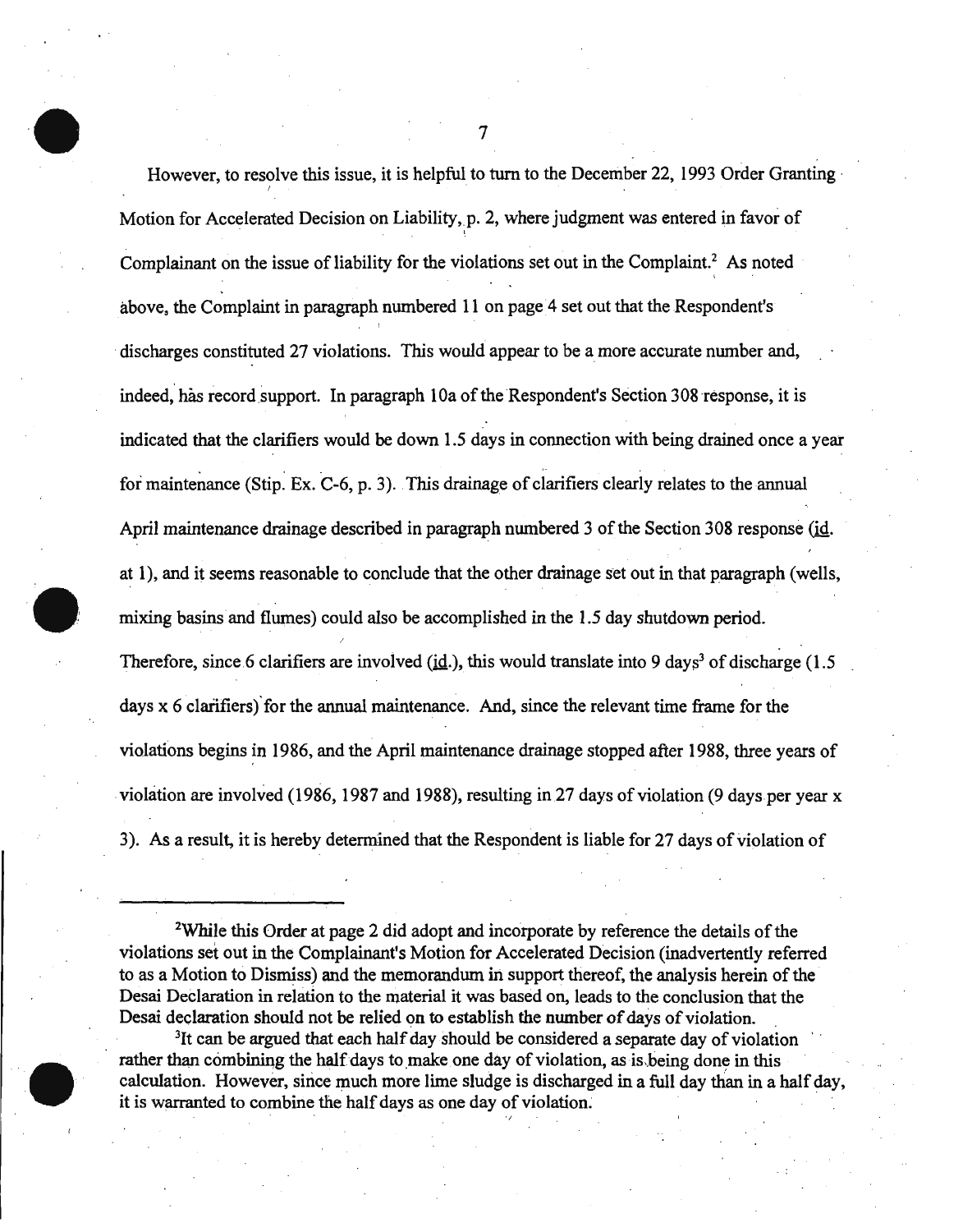the CWA, in accordance with the allegations of the Complaint.

### 2. Seriousness of the Violations

Another aspect of the gravity factor involves assessing the seriousness of the violations. This· entails review of certain issues raised by the parties, including Respondent's failure to obtain a permit, and the extent of harm to human health or the environment from the discharges.

Complainant argues that Respondent's failure to obtain a permit for its discharges of lime sludge to Meander Creek was offensive to the purposes of the Act. In this regard, Complainant contends that, when there is a discharge without an NPDES permit, the regulatory agencies have no mechanism to determine the quality and quantity of the effluent being discharged and, therefore, cannot assess the resulting impact on receiving rivers and streams (Comp. Init. Br., pp. 8, 9, Such unregulated, unmonitored, and unreported discharges, Complainant asserts, are repugnant to the Congressional mandate of the CWA ( $id$ . at 10). Additionally, Complainant avers that Respondent's unpermitted discharges were contemptuous of EPA's authority in light of a May 24, 1982 consent decree between Respondent and the United States following earlier violations of the Act by Respondent (Stip. Ex. C-1). According to Complainant, Respondent's violations, which occurred despite the consent decree and a letter from an Assistant United States Attorney (Ex. C-9) reminding Respondent of the zero discharge requirement, demonstrate Respondent's cavalier attitude towards compliance (Comp. Init. Br., pp. 10-12).

Respondent has acknowledged its failure to apply for a permit. However, Respondent claims that even if it had applied for a pemiit, the Ohio Environmental Protection Agency (OEPA) had discouraged, if not rejected, applications by water treatment facilities (Tr. 248, 261-62, 282; Resp. Init. Br., p. 12). Further, Respondent contends that certain of the types of discharges \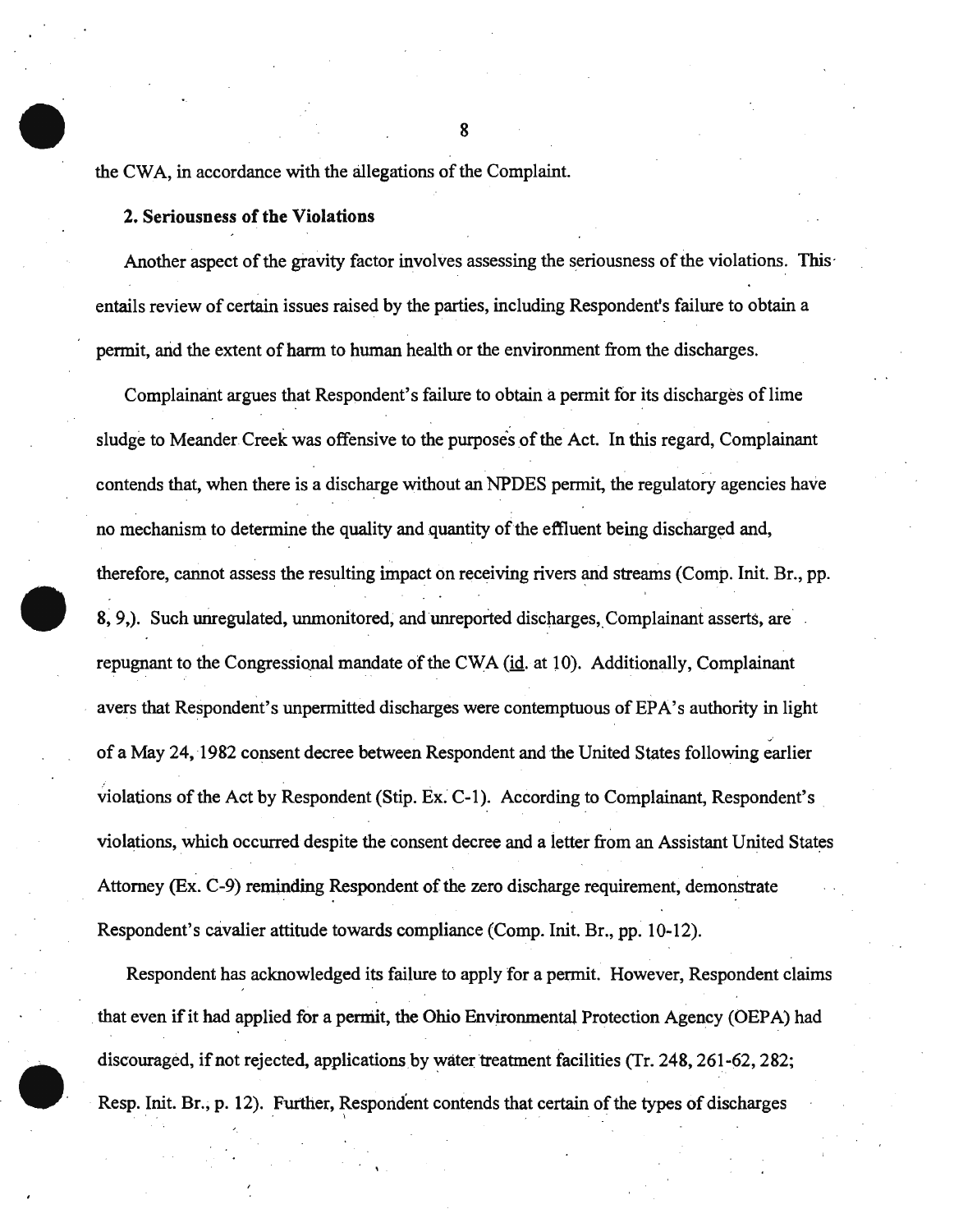involved herein had taken place prior to the Consent Decree but were not specifically covered in the Consent Decree, leaving the Respondent to assume that those discharges could continue (Tr. 181-82, 238-245; Resp. Init. Br., p. 12). Also, Respondent notes that plans it submitted to EPA to come into compliance with the Consent Decree did not make any other provision for the discharges at issue here, and those plans were approved by EPA (Tr. 200; Resp. Init. Br., p. 12).

On analysis, the Respondent's failure to obtain a permit cannot be totally excused. -However, the apparent reluctance of OEPA to grant permits to water treatment facilities and the Respondent's good faith misunderstanding that the discharges were permitted (the discharges were not specifically mentioned in the Consent Decree and the plans submitted to comply with the Consent Decree did not make other provision for the discharges) are mitigating factors. Of course, any discharge without a permit is offensive to the purposes of the CWA, and may leave the regulatory agencies unable to determine the quality and quantity of the effluent and its impact on the receiving waters. In the instant case, though, the Complainant was aware that the discharges consisted of non-toxic lime sludge, the information on the discharges was provided through the cooperation of the Respondent, the discharges were intermittent and of relatively short duration, and the Respondent stopped the discharges promptly after learning it was in violation of the Act. Moreover, Complainant, although it has the burden of proof to establish the amount of penalty, made no effort, after learning of the discharges, to evaluate the actual impact of the discharges on Meander Creek to determine how serious the violations should be . considered. Therefore, the mitigating factors lead to the conclusion that, while the Respondent's failure to secure a permit cannot be excused, that failure to obtain a permit should be evaluated as minor in nature under the circumstances present in the instant case.

. •.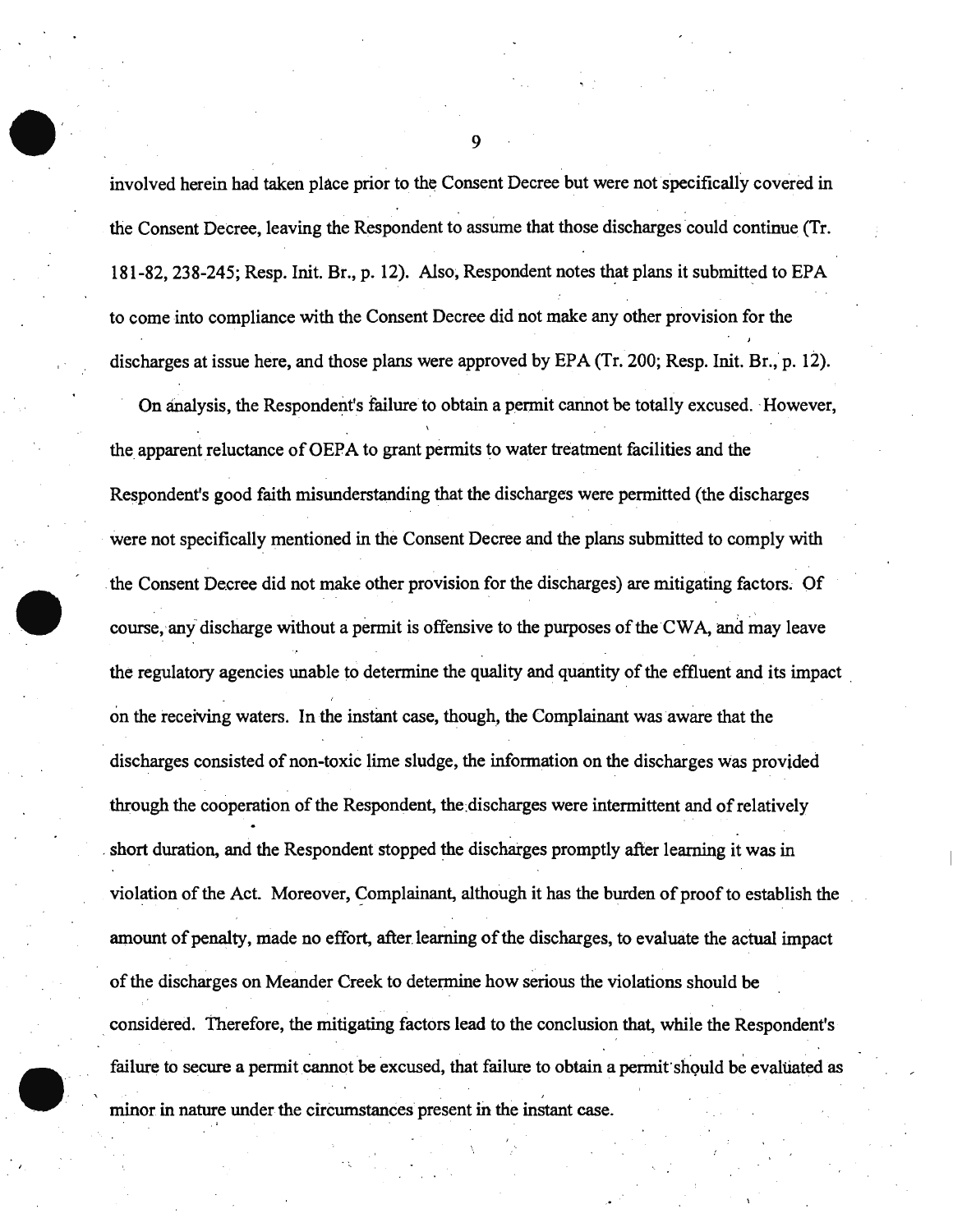With regard to the environmental harm of the Respondent's discharges, Complainant argues that its evidence shows that the discharges into Meander Creek had the potential to and actually did cause significant environmental harm to the aquatic environment of Meander Creek (Comp. Init. Br., p. 12). First, Complainant cites testimony from its expert witness, Dr. Robert Davie, that Respondent's discharges of lime sludge would have affected the pH balance of the stream and that aquatic organisms are very sensitive to changes in pH. Second, Dr. Davic testified that . . the lime sludge would blanket the rocks and crevices on the bottom of the stream and thereby destroy benthic organisms, a key link in the food chain of streams (Tr. 146-49, 167-68).

. As a set of the set of the set of the set of the set of the set of the set of the set of the set of the set of the set of the set of the set of the set of the set of the set of the set of the set of the set of the set o On the issue of harm to the environment, Respondent argued that the discharges entered a creek already heavily degraded and not used by the public arid that the discharges had no known or documented impact on the environment or risk to public health (Resp. Init. Br., pp. 8, 9). According to Respondent, no information has been developed regarding the aquatic life in the creek, before or after the discharges ( $id$ . at  $10$ ). Because there was no way to determine the condition of the creek preceding and following the discharges and therefore no way to quantify environmental harm, Respondent argues that the proposed penalty should be reduced (id.).

On analysis, it is warranted to conclude that no harm to human health or the environment was established and that, therefore, the violations should be considered minor in nature. The . Respondent owns the riparian rights from the dam above the plant down to the Mahoning River. It also owns the land on both sides of Mahoning Creek to Salt Springs Road, and public access thereto is restricted since no trespassing, hunting or fishing is allowed. (fr. 253.): In light of this and since no evidence was presented showing adverse health effects from the lime sludge being . . washed into the Mahoning River, no threat to human health was shown to result from the  $\rightarrow$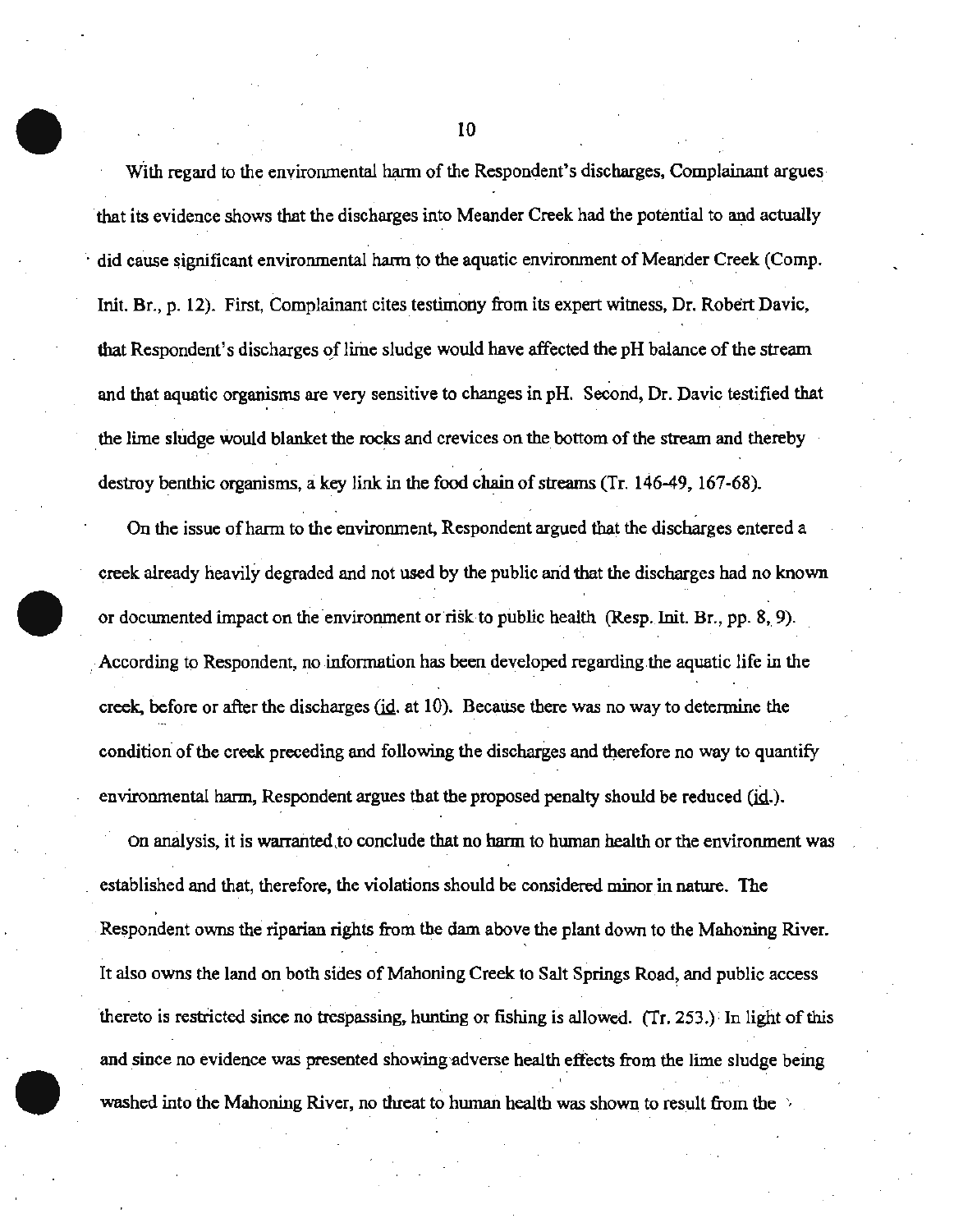discharges.

Regarding environmental harm, there was, as noted above, testimony from the Complainant indicating that the lime sludge discharged by Respondent theoretically could have adverse effects on the receiving creek's ecosystem. On the other hand, there was unrebutted testimony from the Respondent: that the lime sludge discharges involved herein were insignificant relative to the quantities of lime sludge discharged into Meander Creek from the beginning of operation of the facility in the 1932; and that the overall impact from the discharges of the small amount of lime sludge at issue would have been relatively insignificant (Tr. 180, 258-60).

Further, the testimony of Complainant's own witness on environmental harm suggested that the adverse environmental effects were temporary and reversible. Dr. Davic stated that he saw the coating of lime sludge on the stream bed during his inspection in 1988 but observed no lime sludge in the creek during subsequent visits in 1990 and 1993 (Tr. 128, 137-38). Dr. Davic stated that he thought that the sludge had been flushed down through the system by the action of the water flowing under higher flow events, such as rains and spring flooding (Tr. 138) and agreed that the creek has the ability to cleanse itself or flush itself out (Tr. 139). Complainant offered no evidence indicating that the harmful effects of the lime sludge persisted after the sludge itself had been washed away. The limited duration of the environmental damage caused by Respondent's violations is a significant mitigating factor in determining the appropriate penalty.

Additionally, the record reflects that the discharge of lime sludge involved herein should not be considered, if all other things are equal, as serious as a discharge of toxic materials into the receiving waters (Tr. 76).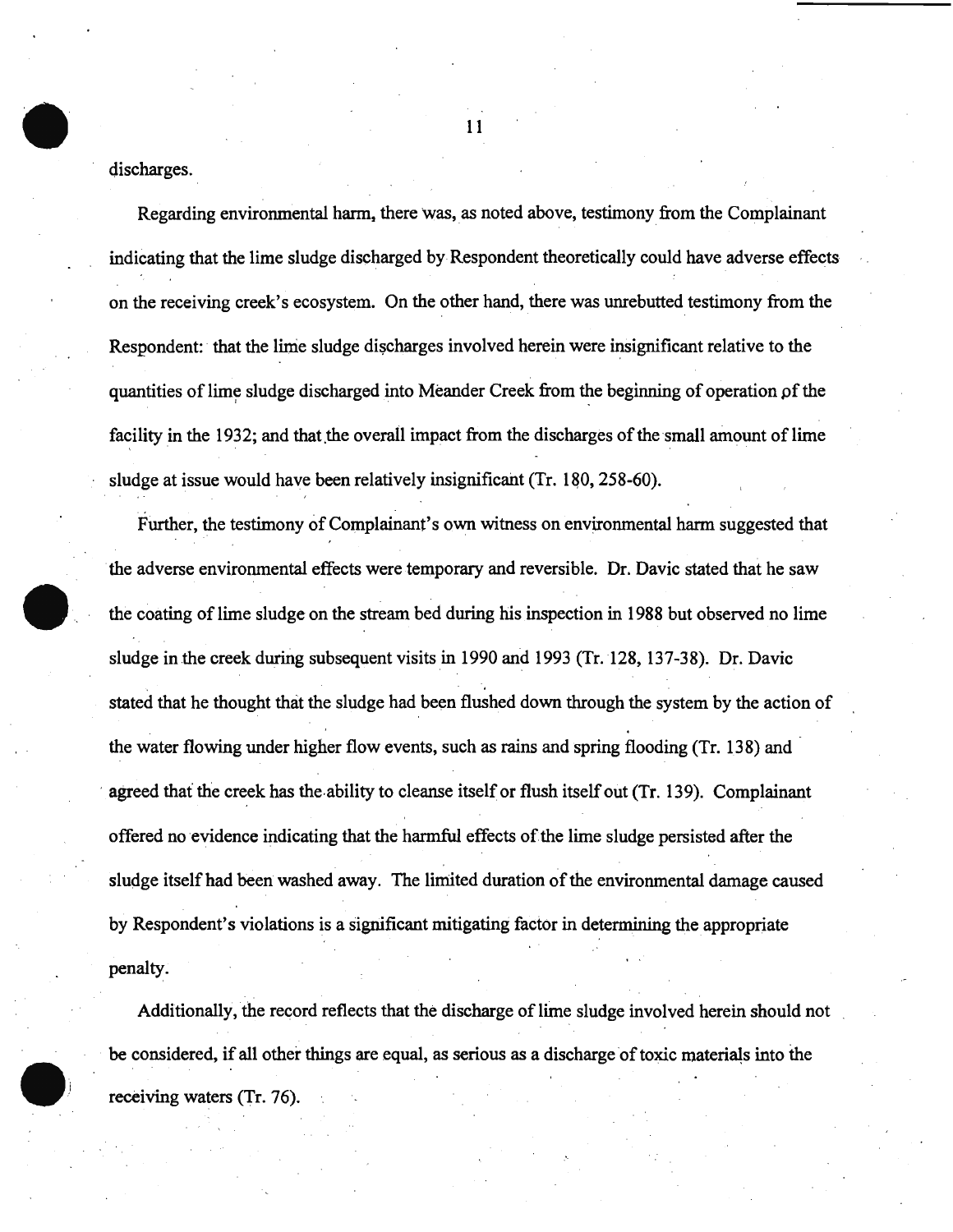To recapitulate, the record reflects that there were circumstances in this cause mitigating the adverse regulatory effects of discharging without the NPDES permit required by the CWA. Moreover, there was no actual harm to human health or the environment established at hearing, and the environmental impact of the violations on Meander Creek was temporary and reversible. Therefore, the overail evaluation in this area indicates that the violations should be considered minor in nature from a seriousness standpoint.

### 3. Overall Gravity Factor Assessment

In light of the above analysis showing the violations to be minor in nature, the appropriate penalty to be assessed in considering the statutory Gravity Factor is determined to be \$750 per day of discharge. And, since there were 27 days of discharge, the statutory gravity factor would indicate that a total penalty of \$20,250 should be entered against the Respondent.

Next, however, the remaining statutory penalty factors must be evaluated to determine whether the \$20,250 penalty determined from considering the gravity factor should be increased or decreased. .

#### B. Ability to Pay

The first penalty adjustment factor set out for consideration under Section  $309(g)(3)$  of the .CWA is the violator's ability to pay the penalty. In its Answer, p. 4, Respondent raised the issue of its ability to pay the proposed \$125,000 penalty without an adverse impact on its ability to perform its legally required functions. Respondent cited a reduced ability to raise capital funds and to obtain rate increases.

Respondent argues that it would be seriously affected by a substantial penalty, especially in the amount proposed by Complainant (Resp. Init. Br., p. 14). At the hearing, Respondent offered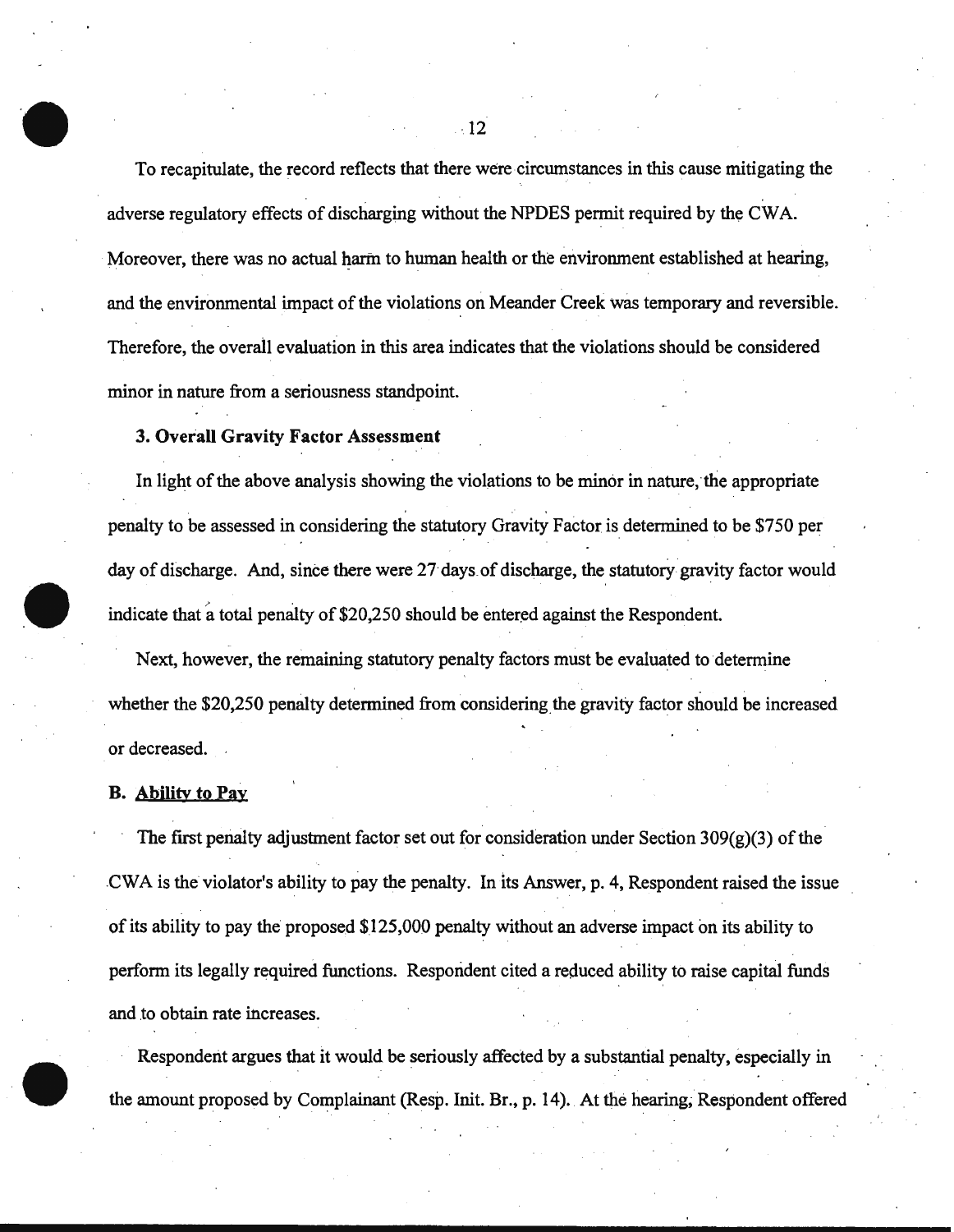testimony it was projecting a deficit for the 1993-94 fiscal year but that this deficit would be covered by surplus operating money or funds from years in the past (Tr; 195). However, after the estimated \$300,000-330,000 surplus from prior years had been applied to the expected \$250,000-270,000 deficit in the current year, the Respondent would have \$40,000 to \$50;ooo left at the end of 1994 (Tr. 196).

Complainant argues that Respondent has failed to demonstrate that it is unable to pay the penalty proposed (Comp. Reply Br., p. 4). Complainant criticizes the testimony offered by Respondent and claims that Respondent's witness was generally uninformed about fiscal matters and unable to answer basic questions about Respondent's finances (id. at 3). Complainant also . . argues that documents on this issue submitted by Respondent are not certified and therefore of questionable integrity (id.).

On analysis, the record herein includes Respondent's Annual Report for 1989-90, which shows average annual revenues for 1987-90 of about \$4,000,000 (Ex. R-9, p. 14). Respondent's Detail of Revenues and Expenses shows that, at the time of the hearing, Respondent projected total operating revenues for 1993-94 at \$4,647,350 (Ex. R-1, p. 1). A financial impact study prepared by Respondent's consultant notes bond issuances of\$18,725,000 in 1991 and \$7,900,000 in 1994 and describes possible future capital projects costing a total of \$68,900,000 (Ex. R-4 at 11.1-2). Respondent's Report on Estimated Cost of Operation and Maintenance (Ex. R-8), along with the Annual Report for 1989-90 describe a maintenance contingency fund that is made up of operating surpluses and depository interest  $(Ex. R-9, p; 18; Tr. 215-22)$ . This fund is used to pay for irregularly-occurring operating or maintenance expense or unforeseen contingencies (Ex. R-8, p. 8) and, from 1987 to 1990, the fund showed balances exceeding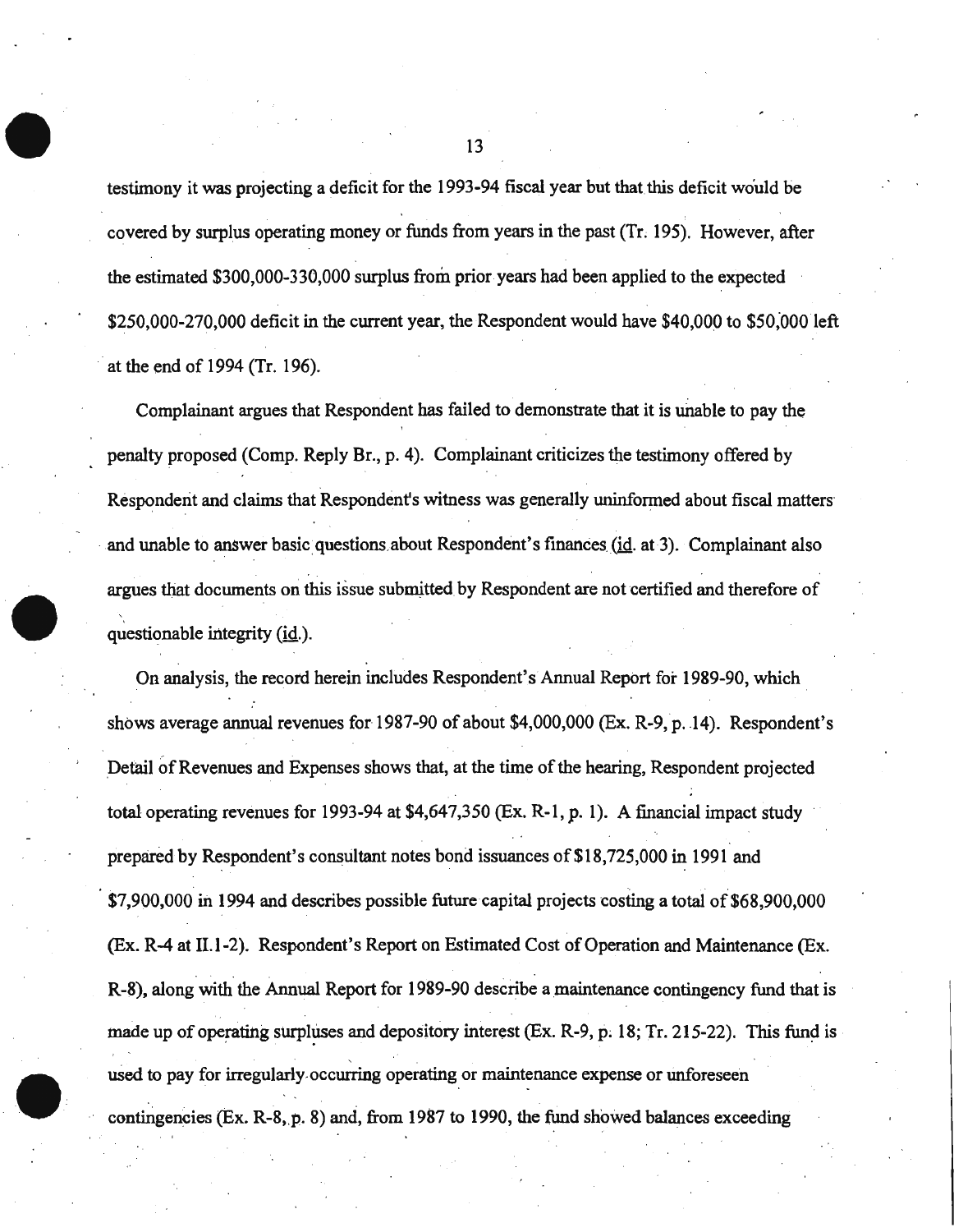\$800,000 (Ex. R-9, p. 18). Further, it was established that the table describing this fund showed over \$800,000 earned in interest income alone between 1982 and 1988 (Tr. 220).

Given the above described financial circumstances of the Respondent, it must be concluded that the Respondent has the ability to pay even the \$125,000 civil penalty proposed by the Complainant. In any event, Respondent certainly has the ability to pay the reduced penalty being entered herein, since that penalty falls within the \$15,000 to \$35,000 range Respondent has admitted it has funds to pay (Resp. Init. Br., p.14; 'fr. 308). Accordingly, the penalty to be assessed in this proceeding will not be adjusted on the basis of Respondent's claimed inability to pay.

#### C. Prior History of Violations

The next statutory factor to be considered under Section 309 $(g)(3)$  of the Act is whether the . violator has any prior history of such violations. In this regard, Respondent concluded an earlier CWA law suit brought by the United States, by agreeing to a Consent Decree which was entered on May 24, 1982 in the United States District Court for the Northern District of Ohio (Stip. Ex. C-1 ). In this Consent Decree, Respondent agreed to pay a penalty of \$8,000 and to construct pollution control facilities to capture and treat all sludge and backwash water emanating from the water treatment processes, so that all point source discharges from such processes would be eliminated  $(id. at 2)$ .

Citing this earlier proceeding, Complainant argues that the violations alleged in this cause are repeat violations and the Respondent is a repeat offender (Comp. Init. Br., p. 2). Complainant contends that Respondent's history of violations should be weighed heavily in determining the penalty in this proceeding  $(id.$  at 24).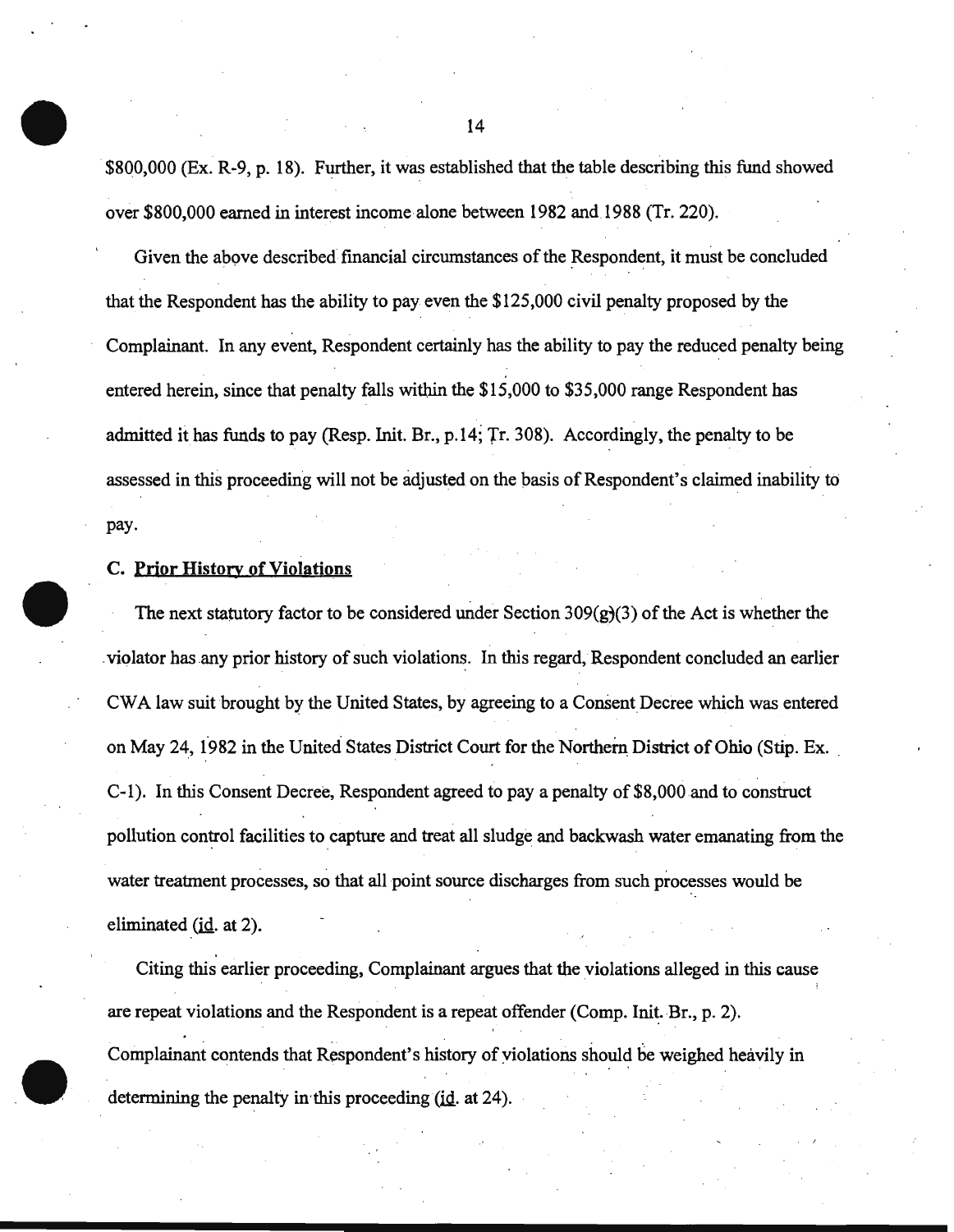On its part, Respondent asserts that, since certain of the types of discharges which are the subject of this proceeding had taken place prior to the previous litigation, yet were not specifically mentioned in the Consent Decree, Respondent's employees understandably assumed that those discharges could continue (Resp. Init. Br., p. 12):

The prior history of violations criterion allows higher penalties for repeat offenders. See, e.g., In re: Puerto Rico Urban Renewal & Housing Corp., CWA-II-89-249, Initial Decision issued June 29, 1993, p. 22. As a prior violator of the Clean Water Act's permitting requirements, Respondent must be considered a repeat offender. In mitigation, Respondent did have a good faith misunderstanding that the discharges were permitted and did take prompt action to eliminate the discharges after learning that they were in violation of the Act (Tr. 98, 181-82, 197, 238-45). These mitigating factors operate to lessen the increase in the penalty that must be made to reflect Respondent's history of violations and make a 10% increase in penalty appropriate in evaluating this statutory factor. Therefore; the \$20,250 penalty determined as warranted in the gravity factor analysis should be increased by \$2,025, leaving the total penalty at \$22,275.

#### **D. De2ree of Culpability**

Section  $309(g)(3)$  of the CWA provides that, as a further adjustment factor, the degree of the violator's culpability be taken into account.

Regarding culpability, Complainant argues that the above-discussed history of violations. ·by the Respondent establishes that Respondent knew that the CW A prohibits the discharge of any pollutants without a valid NPDES permit (Comp. Init. Br., p. 22). According to Complainant, Respondent therefore had knowledge that the discharges were illegal prior to their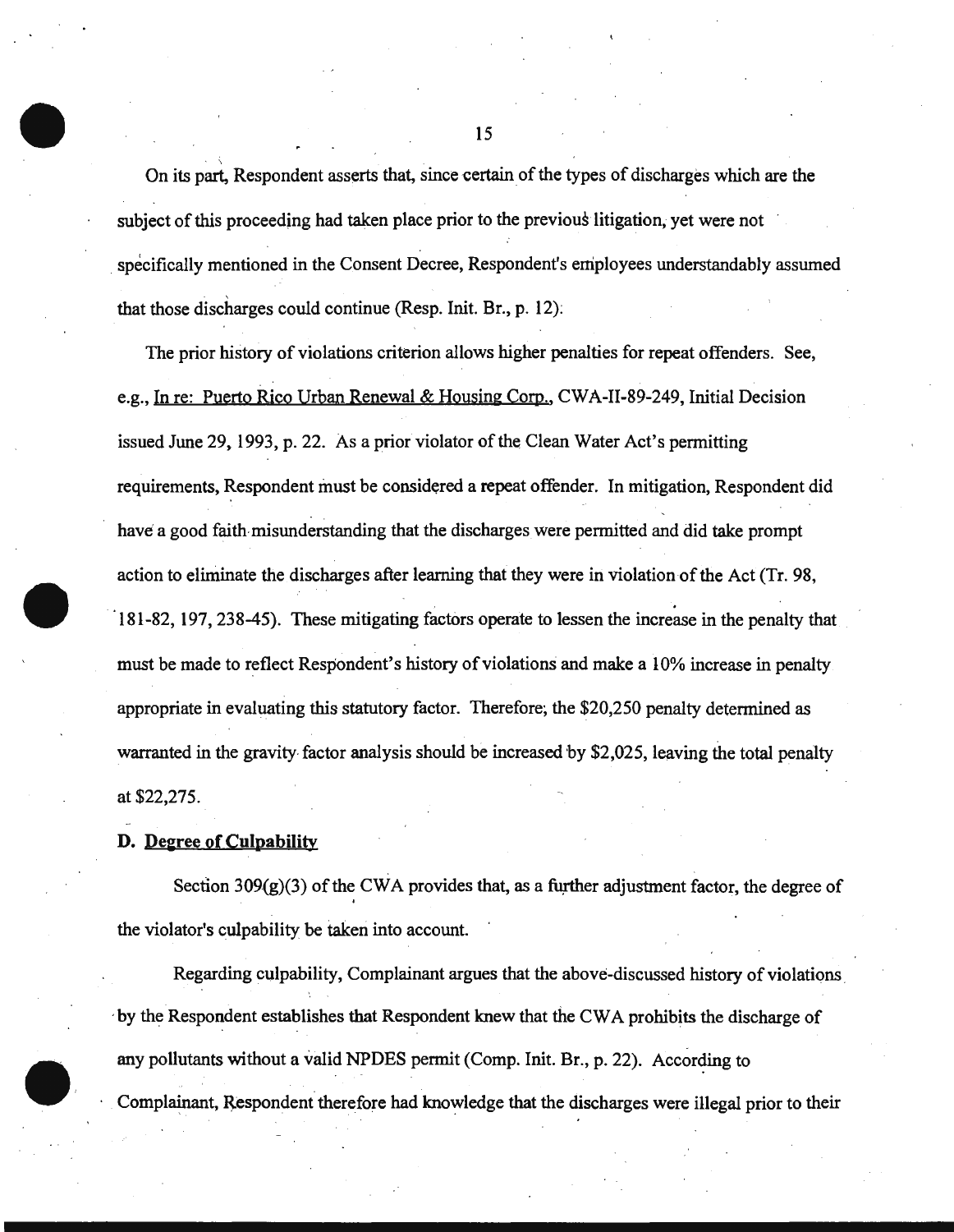occurrence and an enhanced penalty is needed to deter future violations of the Act (id. at 22-23).

Respondent argues that its good faith efforts to comply are demonstrated by a compliance study initiated sixteen months before Respondent was aware of the violations (Resp. Init. Br., p. 11). Additionally, Respondent argues that its discharges were halted immediately after . . Respondent became aware of any problems (id. at 13).

Complainant replies that a repeat violation, particularly after a judicial action in Federal court, is a demonstration of bad faith almost by definition and that Respondent failed to make every effort to comply (Comp. Reply Br., p. 8). Respondent counters that the reason it had not eliminated its discharges earlier was that it did not know that the discharges were illegal (Resp. Reply Br., p. 9).

Several cases have examined the culpability penalty factor in CWA administrative cases. In In re: Sasser, 3 E.A.D. 703, 1991 CWA LEXIS 18 (CJO, Nov. 21, 1991), the Chief Judicial Officer upheld a statutory maximum penalty of\$125,000 assessed following an administrative trial where Respondent had persistently refused to comply with federal wetlands requirements. In another case, the presiding judge found that Respondent was culpable in not submitting required reports and upheld an upward adjustment of 50 percent in the proposed penalty, In re: Universal Circuits, CWA-IV-88-001, Initial Decision issued Apr. 11, 1990, pp. 35-36. And, in In re: Rofor Plating Co., CWA-2-1-91-1112, 1993 CWA LEXIS 215, Order on Default issued Sept. 16, 1993, p. 6, the presiding judge found a high degree of culpability where Respondent had been entirely capable of complying with an EPA request for information and where. providing the requested data should have been relatively easy for Respondent to do.

Respondent's compliance with the CWA distinguishes this case from Sasser and its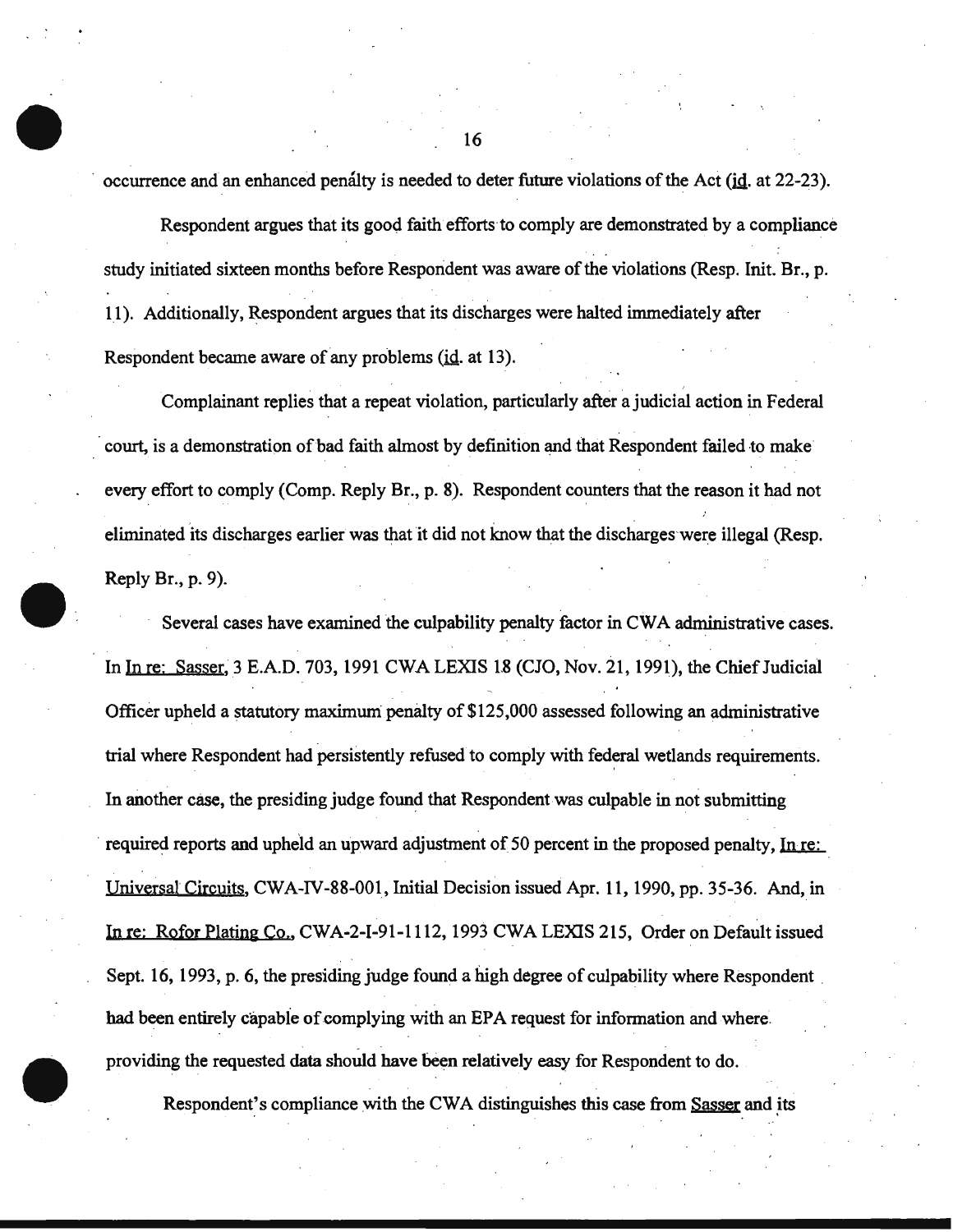maximum penalty. While Universal Circuits and Rofor Plating suggest that some upward penalty adjustment for culpability here is appropriate, the mitigating factors involved herein indicate that the 50% increase levied in Universal Circuits is too much. As noted previously, Respondent herein mistakenly thought the discharges were permitted, its good faith effort to comply was demonstrated by a compliance study initiated sixteen months prior to Respondent becoming aware of the violations, and the discharges were halted promptly after Respondent became aware of the violations (Tr. 98, 181-82, 197, 238-45). However, in the present case, as in Rofor Plating, p. 6, compliance would have been relatively easy. Additionally, the Respondent had been notified in writing at the conclusion of the prior federal enforcement action that the requirements of zero discharge of sludge and filter backwash water to the waters of the United States contained in the Consent Decree remain in effect pursuant to the CWA (Stip. Ex. C-9). Therefore, in considering the statutory culpability factor, an upward adjustment of 10% in the gravity factor penalty appears appropriate. As a result, another \$2,025 in penalty will be added for the culpability factor, making the total penalty to be assessed \$24,300.

#### E. Economic Benefit

The next statutory adjustment factor to be considered under Section  $309(g)(3)$  of the CW A is whether the Respondent gained any economic benefit or savings from the violations. Because the economic benefit resulting from Respondent's noncompliance was rather marginal, Complainant has not requested that any penalty increase be entered because of this factor (Comp. Init. Br., p. 23). Respondent argues that the economic benefit resulting from its delay in purchasing a pump that would have prevented the violations is small. According to Respondent,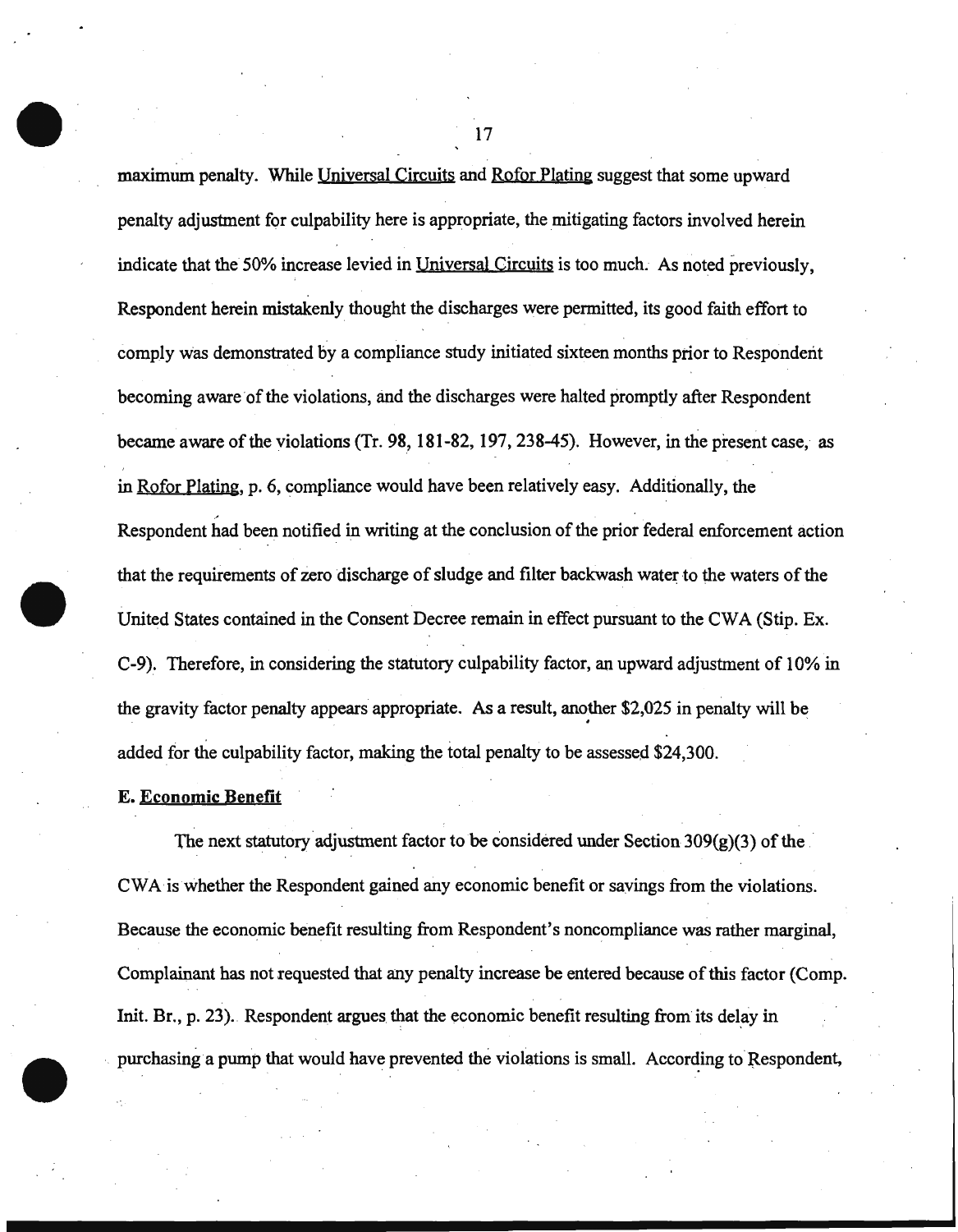the lack of any significant economic benefit is a mitigating factor in favor of reducing the penalty (Resp. Init. Br., p. 11).

While the parties apparently agree that no penalty increase should be assessed in connection with the economic benefit factor, Respondent contends that the absence of economic benefit should result in a reduction of the penalty .. Such an approach must be rejected. To mitigate the penalty because of a lack of economic benefit would in effect give the violator a positive gain from the violation, which would certainly not advance the purposes of the CWA, which is intended to prevent violations and punish those who violate the Act. Such a result in assessing this factor would tend to give a reward for the violation, rather than to deter it. It is clear that the economic benefit consideration should only result in, if appropriate, an increase in the penalty to be assessed. In the present case, no increase is warranted because of economic benefit, so this element is a neutral factor and no adjustment to the penalty should be made because of economic benefit.

#### F. Such Other Factors as Justice May Require

The final statutory adjustment factor under Section  $309(g)(3)$  of the Act entails evaluation of such other factors.as justice may require. Neither party has suggested any adjustment to the penalty relating to this factor. As a result, no increase or decrease in penalty will be made in connection with this element.

#### G. Total Penalty Amount

Respondent had previously been found to have committed twenty-seven violations of the CWA as alleged in the Complaint. However, these violations have been evaluated above as being minor, so a penalty of \$750 per violation for a total of \$20,250, is determined to be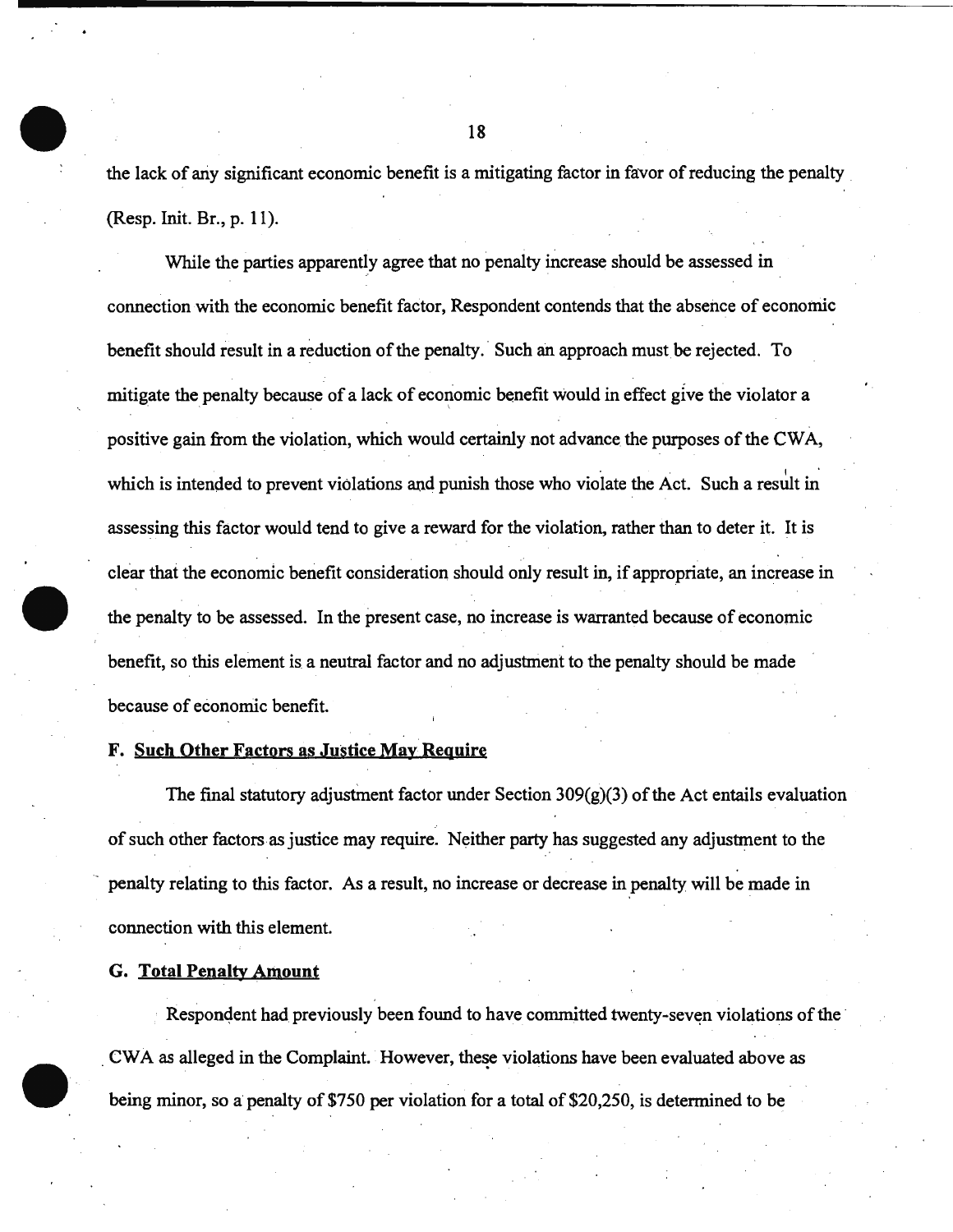appropriate to reflect the nature, circumstances, gravity, and extent of the violations. And, in consideration of the Respondent's history of violations and its culpability, two statutory adjustment factors under the Act, the gravity factor penalty of \$20,250 is increased by ten percent for each element; which makes the total penalty to be entered herein \$24,300. No further increase or decrease in penalty is warranted based on the analyses of the other adjustment faetors in Section 309(g)(3) of the CWA.